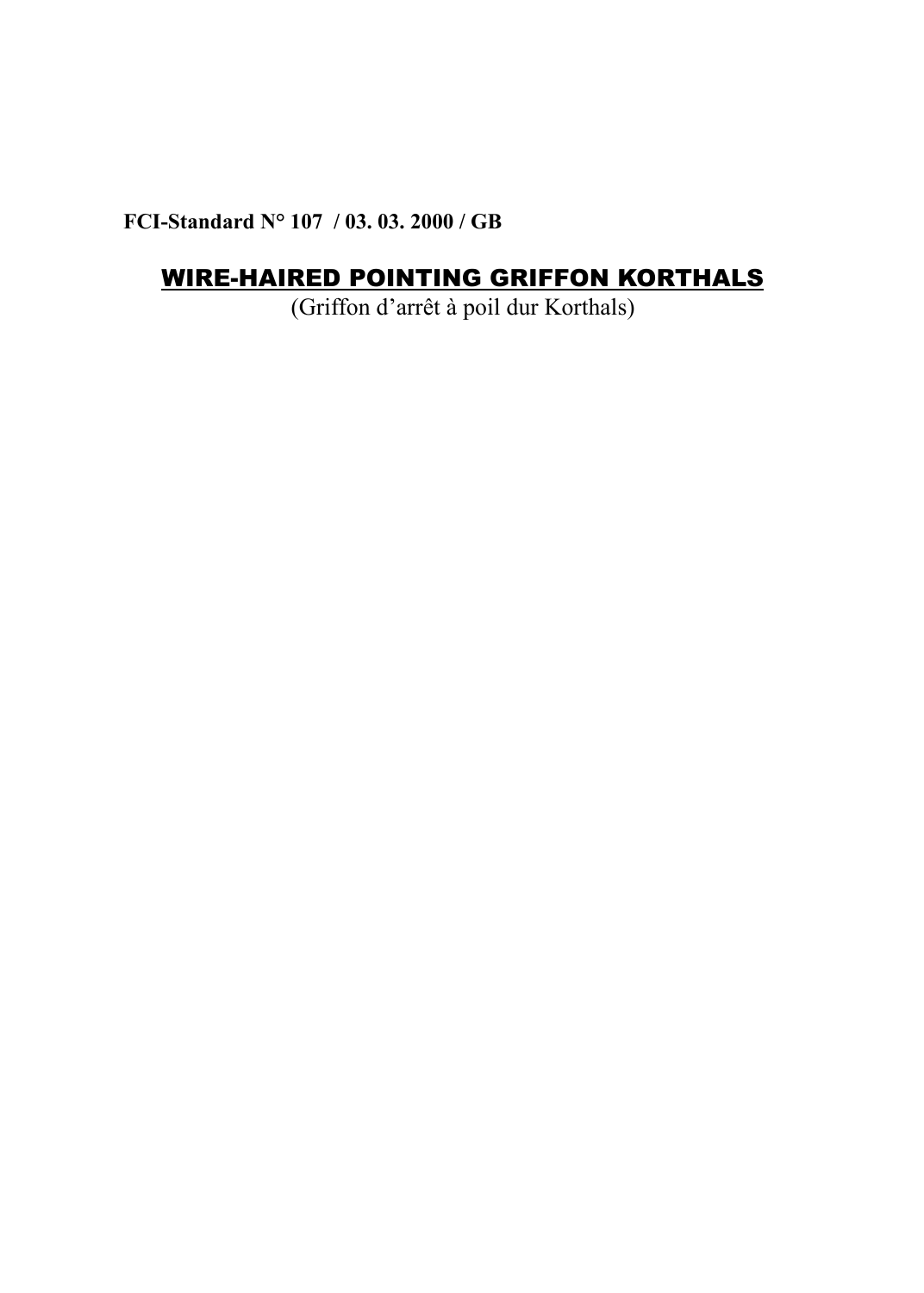**TRANSLATION** : Mrs. Renée Sporre Willes and Mr. Raymond Triquet.

**ORIGIN** : France.

#### **DATE OF PUBLICATION OF THE ORIGINAL VALID STANDARD** : 06.05.1964.

**UTILIZATION** : Essentially a versatile pointing dog. Also used for tracking wounded large game.

| <b>CLASSIFICATION F.C.I.</b> : Group 7 Pointing Dogs. |                                  |
|-------------------------------------------------------|----------------------------------|
|                                                       | Section 1.3 Continental Pointing |
|                                                       | Dogs, $\alpha$ Griffon » type.   |
|                                                       | With working trial.              |

**BRIEF HISTORICAL SUMMARY** : Already mentioned by Xenophon, used as « oysel dog » widespread in the whole of Europe under different names. The breed was renewed and improved by inbreeding, selection and training without any addition of foreign blood by E.K. Korthals during the second half of the 19th century. Since, the different national clubs have remained faithful to its precepts.

**GENERAL APPEARANCE** : Vigorous dog, rustic of medium size. Longer than tall. The skull is not too broad. The muzzle is long and square. The eyes, dark yellow or brown are surmounted but not covered by bushy eyebrows and well developed moustaches and beard give him a characteristic expression and express firmness and assurance.

**BEHAVIOUR / TEMPERAMENT** : Gentle and proud, excellent hunter, very attached to his master and his territory which he guards with vigilance. Very gentle with children.

**HEAD** : Big and long, with harsh hair, thick but not too long; moustache, beard and eyebrows well developed.

FCI-St  $N^{\circ}$  107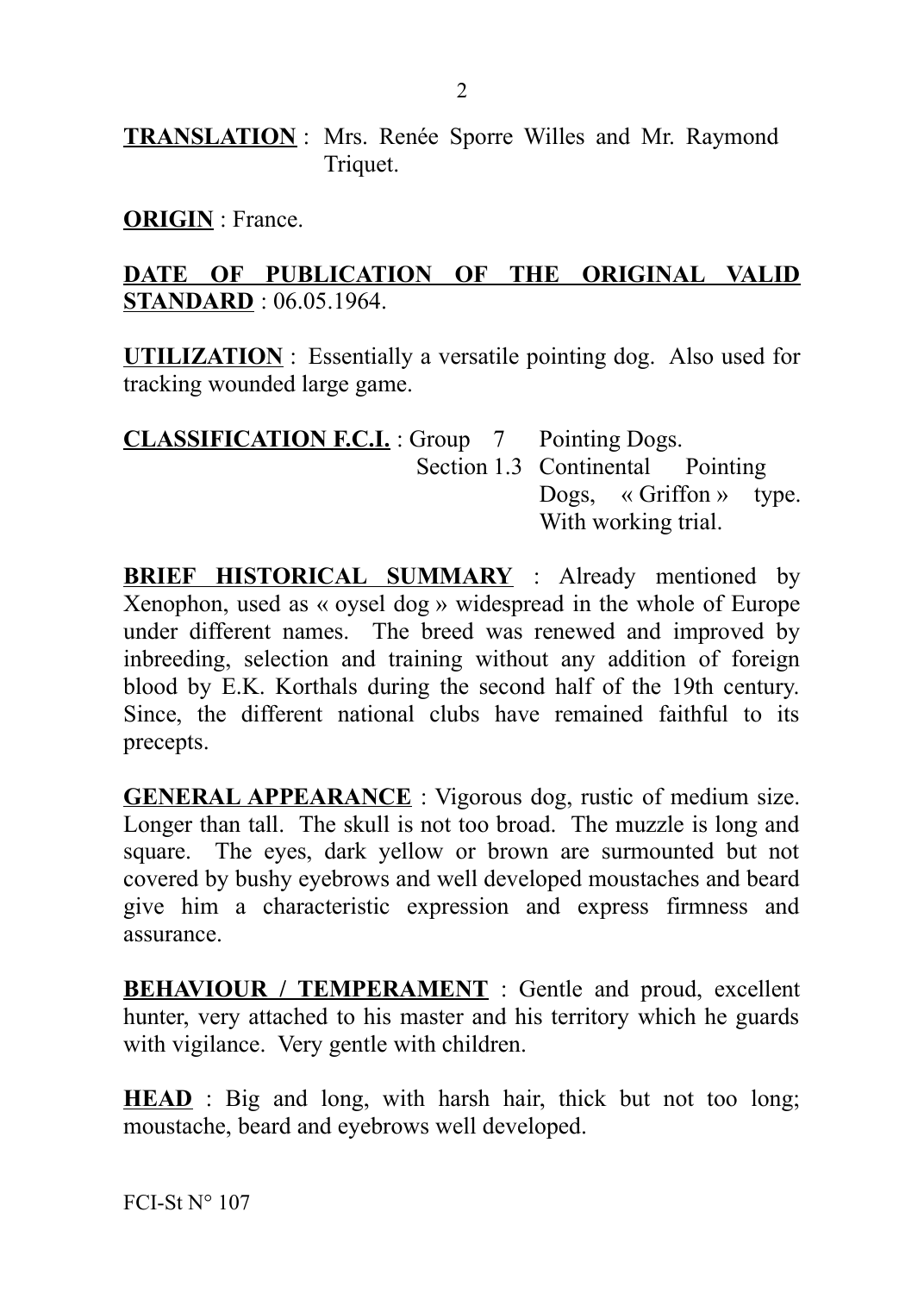CRANIAL REGION :

Skull: Not too broad. The upper lines of the skull and the muzzle are parallel.

Stop : Not too pronounced.

### FACIAL REGION :

Nose : Always brown.

Muzzle : Long and square, of the same length as the skull, bridge of the nose slightly convex.

Eyes : Dark yellow or brown, large, rounded surmounted but not covered by the eyebrows, very intelligent expression.

Ears : Of medium size, not curled inwards, flat, set on level line with the eyes, the short hair which covers them is more or less mixed with longer hairs.

**NECK** : Moderately long, without dewlap.

**BODY** : Its length is markedly greater than the height at the withers (from 1/20th to 1/10th).

Back : Strong.

Loin : Well developed.

Chest : Deep, not too wide, ribs slightly sprung.

**TAIL** : Carried horizontally or with the tip slightly raised, covered with thick hair but without fringing, generally should be docked by a third or a quarter. If it were not shortened, it would be carried horizontally with its tip slightly raised.

## **LIMBS**

FOREQUARTERS : Straight, vigorous, with thick hair. In action, the forelegs are perfectly parallel.

Shoulders : Well set on, rather long, very oblique.

HINDQUARTERS : Covered with thick hair. Thighs : Long and well muscled. Hocks : Well angulated.

FCI-St  $N^{\circ}$  107